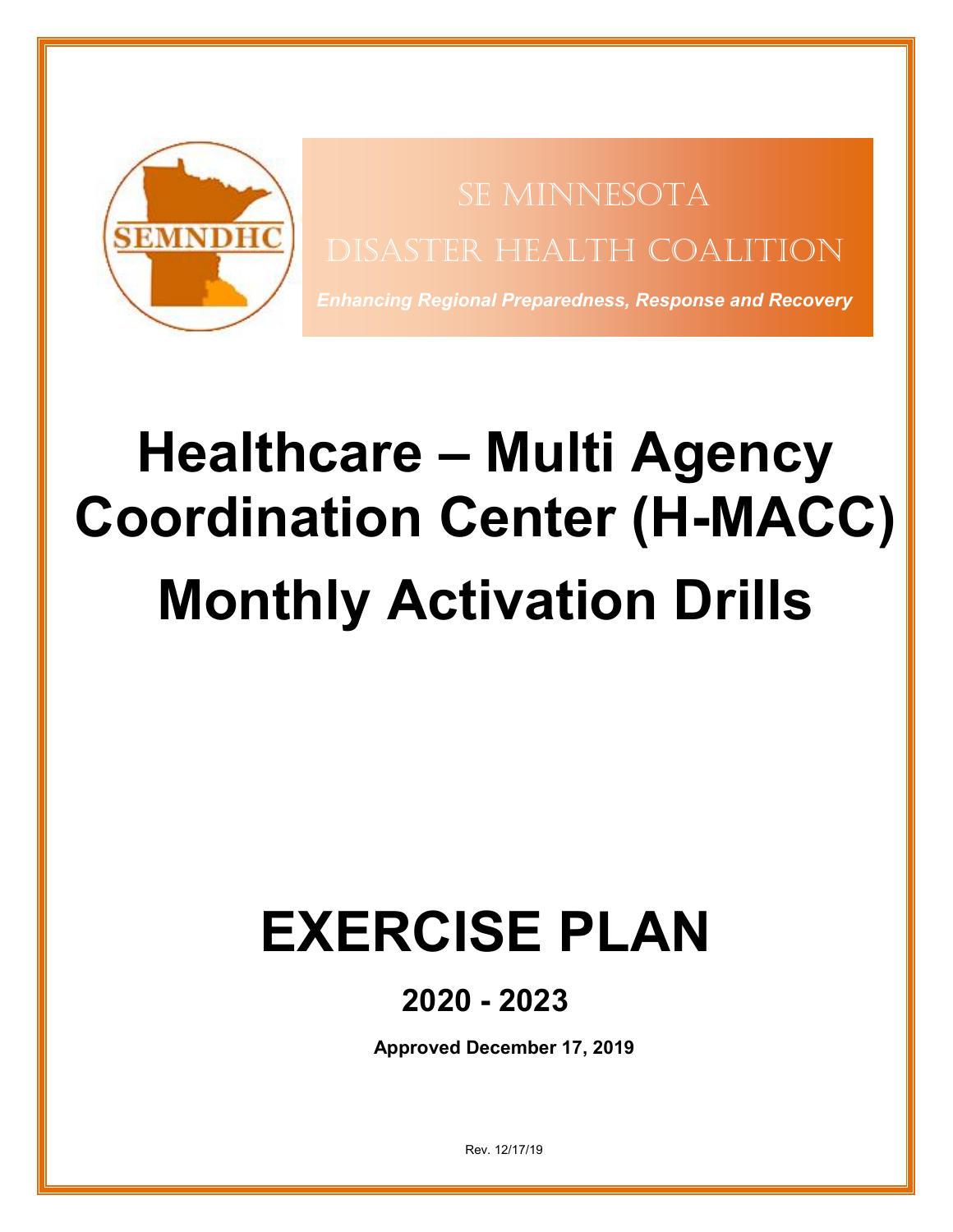| В. |                                                                    |  |
|----|--------------------------------------------------------------------|--|
|    |                                                                    |  |
| D. |                                                                    |  |
| Е. |                                                                    |  |
| F. |                                                                    |  |
|    |                                                                    |  |
|    |                                                                    |  |
| L. |                                                                    |  |
|    |                                                                    |  |
|    | Attachment A: Hospital-Based Activation Drill Schedule, 2020-20235 |  |
|    |                                                                    |  |
|    | Attachment C: Optional Scenario Script Information (Hospitals) 8   |  |
|    | Attachment D: EMS-Based Activation Drill Schedule, 2020-2023  12   |  |
|    | Attachment E: EMS Disaster Support Activation Procedure 14         |  |
|    | Attachment F: Optional Scenario Script Information (EMS)  15       |  |
|    |                                                                    |  |

# **Table of Contents**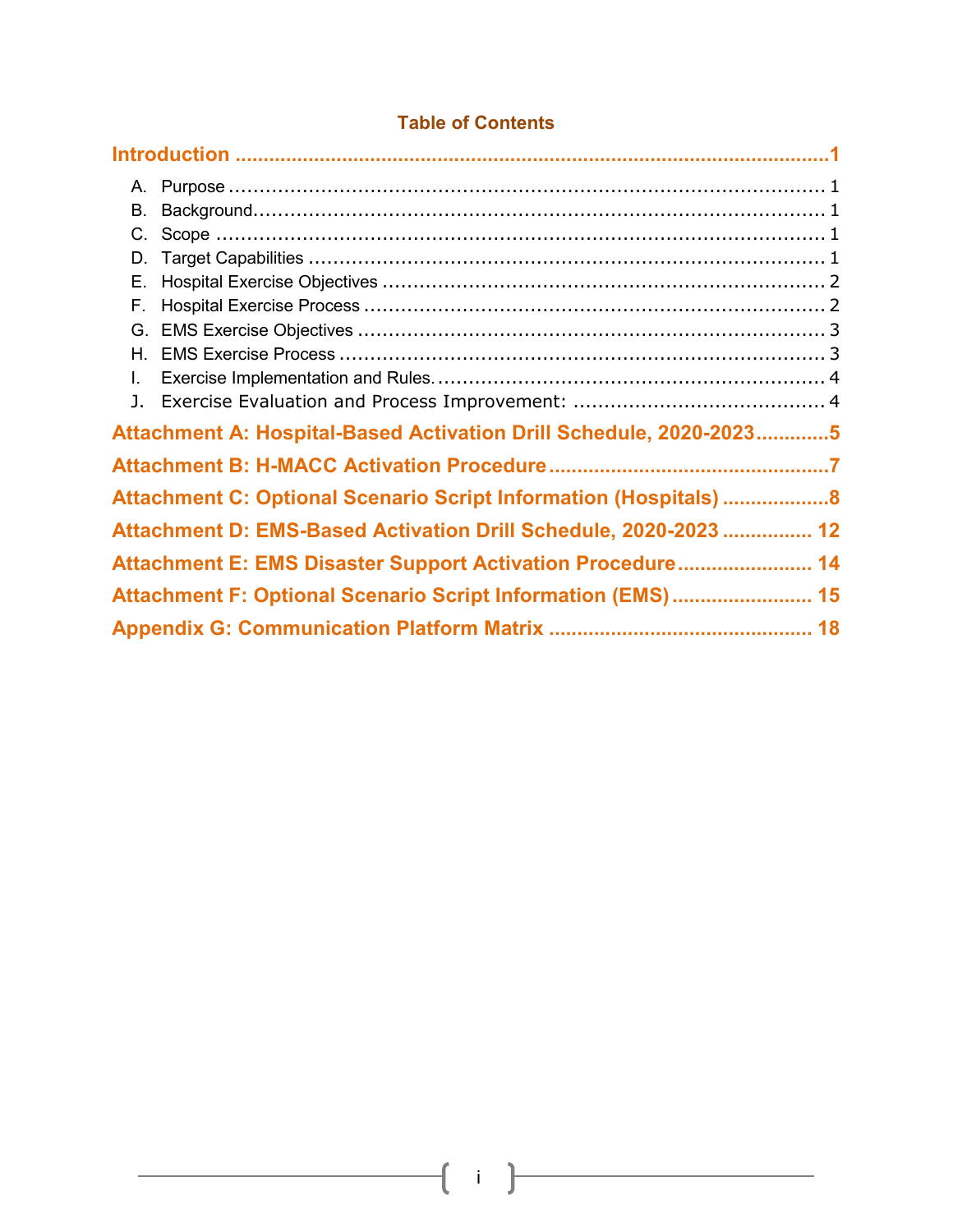#### **Introduction**

#### <span id="page-2-1"></span><span id="page-2-0"></span>**A. Purpose**

The Exercise Plan (EXPLAN) gives participants the information necessary to plan and to participate in the SEMN Disaster Health Coalition activation exercise program.

The EXPLAN is provided to familiarize participants with the Coalition's intent to conduct regular drills to reinforce desired behaviors and test current activation protocols.

#### <span id="page-2-2"></span>**B. Background**

The current Department of Homeland Security (DHS) and Department of Health and Human Services, Assistant Secretary for Preparedness and Response (ASPR) grants require communities to conduct exercises to improve disaster response operations capabilities. Additionally, the Joint Commission requires hospitals and ambulatory care facilities to conduct exercises periodically.

This exercise is part of Participating Hospitals, Emergency Medical Service (EMS), and local Emergency Management Agency exercise plans and regional exercise plans.

#### <span id="page-2-3"></span>**C. Scope**

Hospital Drills. The scope of play for the exercise involves a Participating Hospital activating the Compact via request to the Mayo Clinic Emergency Communications (EC). The exercise will involve notification of Participating Hospitals, updating MNTrac bed data, responding to MNTrac alerts, and accessing a MNTrac Coordination Room and may involve using a number of communication devices to share Compact information/coordination activities. Communication pathways as listed in the Southeast Minnesota Disaster Health Coalition Communication Guidelines will also be tested.

EMS Drills. The scope of play for the exercise involves an EMS agency activating the support via request to the Mayo Clinic Emergency Communications (EC). The exercise may involve notification of disaster asset host agencies/strike teams.

#### <span id="page-2-4"></span>**D. Target Capabilities**

The National Planning Scenarios and the establishment of the National Preparedness Priorities have steered the focus of homeland security toward a capabilities-based planning approach. Capabilities-based planning focuses on planning under uncertainty, since the next danger or disaster can never be forecast with complete accuracy.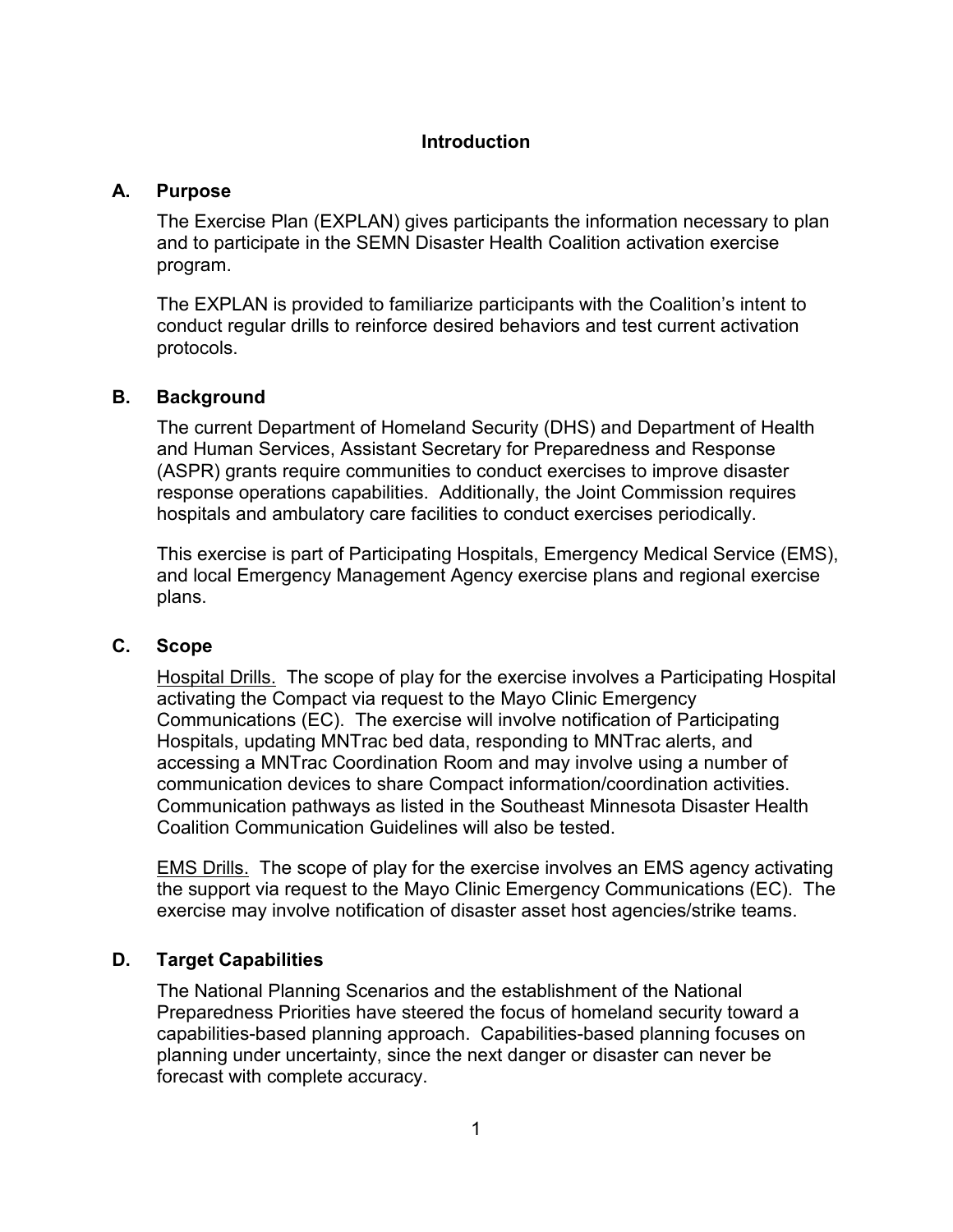The capabilities listed below have been selected by the exercise planning team. These capabilities provide the foundation for development of the exercise objectives and scenario:

• DHS Core Capability: Operational Communications; Healthcare Preparedness Capability 6 – Information Sharing; Public Health Preparedness Capability 6 – Information Sharing

#### <span id="page-3-0"></span>**E. Hospital Exercise Objectives**

Exercise design objectives are focused on improving understanding of current Compact and Healthcare Coalition activation procedures and Participating Hospitals' ability to perform basic support tasks as described in the Hospital Disaster Preparedness & Response Compact document. Specific objectives include:

- 1. Each Participating Hospital will demonstrate the ability to activate the H-MACC/Compact in accordance with existing procedures.
- 2. Participating Hospitals will demonstrate the ability to receive and respond to MissionMode alerts.
- 3. Upon receiving notification via MissionMode, Participating Hospitals will demonstrate the ability to join a Hospital Compact Conference Call.
- 4. Participating Hospitals will demonstrate the ability to respond to a MNTrac alert within 30 minutes.
- 5. Within three hours of receiving a request, each Assisting Hospital will demonstrate the ability to update bed availability in MNTrac.
- 6. Within 24-hours upon request, each Assisting Hospital will demonstrate the ability to submit status of available resources (personnel and material) to the H-MACC.
- 7. Each Participating Hospital will demonstrate the ability to communicate via the primary, secondary and tertiary methods identified in the Southeast Minnesota Disaster Health Coalition including the Minnesota ARMER radio system.

#### <span id="page-3-1"></span>**F. Hospital Exercise Process**

On a rotating basis by month, each hospital will contact the Mayo Clinic EC to request activation of the Hospital Compact.

- Refer to Attachment A for exercise schedule.
- Refer to Attachment B for Compact activation procedure.
- Refer to Attachment C for optional situational scripts for use during drills.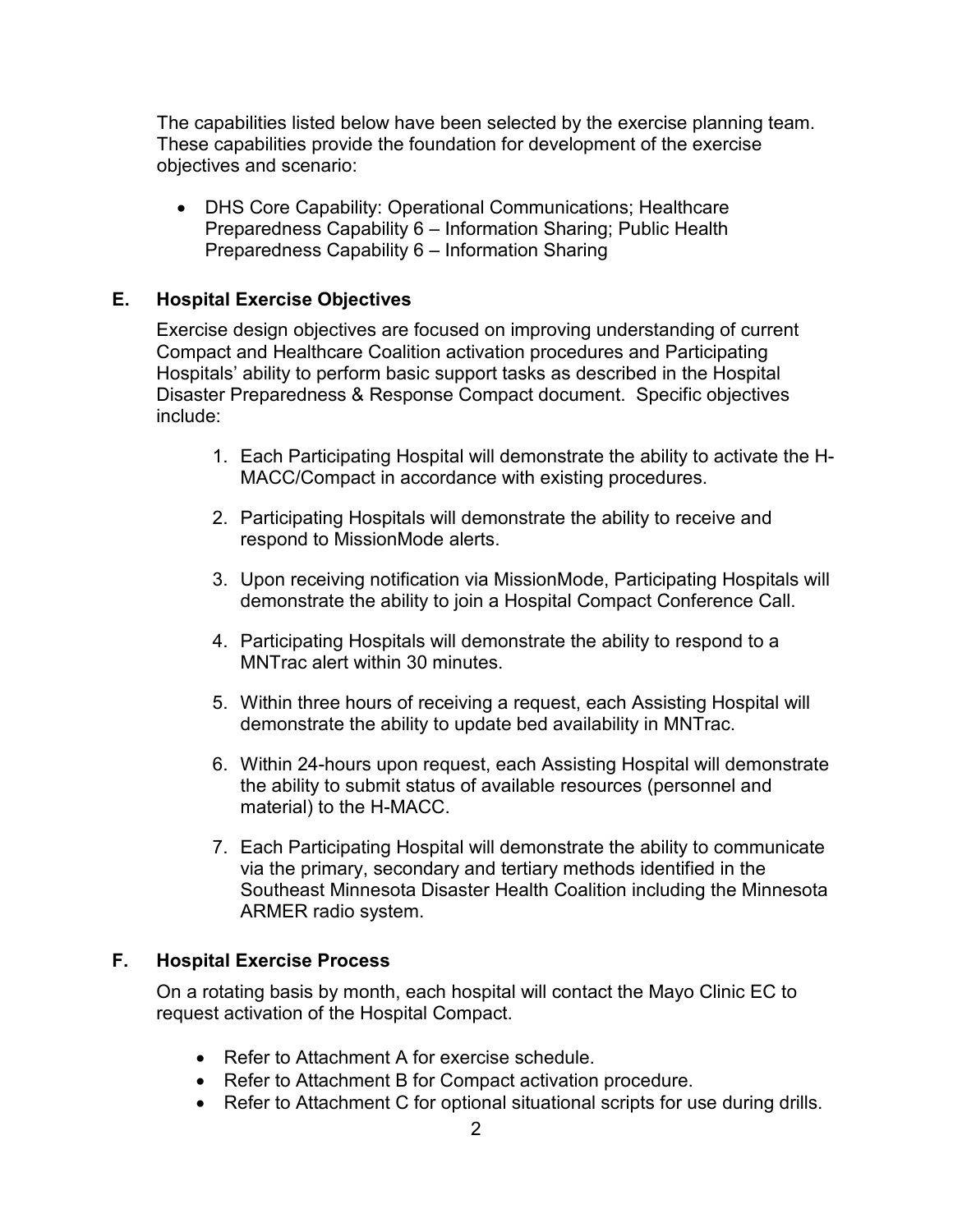The Regional Healthcare Preparedness Coordinator (RHPC) will send out an email at least one day prior to a scheduled drill to the "Affected Hospital" as a reminder. The email will be sent to the primary and secondary hospital point of contact on record.

Mayo Clinic EC will implement notification protocols for the Healthcare Multi-Agency Coordination Center.

The SEMN Healthcare Multi-Agency Coordination Center (H-MACC) will implement SEMN Disaster Health Coalition H-MACC Guidelines.

#### <span id="page-4-0"></span>**G. EMS Exercise Objectives**

Exercise design objectives are focused on improving understanding of current EMS support activation procedures and applicable EMS agencies' ability to perform basic support tasks. Specific objectives include:

- 1. Participating EMS agencies demonstrate the ability to activate support through the Mayo Clinic Emergency Communication's.
- 2. Within 15 minutes of receiving a support request, Mayo Clinic Emergency Communications will notify EMS disaster asset host agencies/strike team members.
- 3. Within 15 minutes of receiving a support request to the Mayo Clinic Emergency Communications, EMS disaster asset host agencies/task force members acknowledge receipt of the request.
- 4. Within 15 minutes of receiving a resource request, H-MACC coordinates activation of applicable resources.

#### <span id="page-4-1"></span>**H. EMS Exercise Process**

On a rotating basis by month, each hospital will contact the Mayo Clinic EC to request activation of the Hospital Compact.

- Refer to Attachment D for exercise schedule.
- Refer to Attachment E for EMS activation procedure.
- Refer to Attachment F for optional situational scripts for use during drills.

EMSRB will send out an email at least one day prior to a scheduled drill to the "Activating EMS Agency" as a reminder. The email will be sent to the primary and secondary point of contact on record.

Mayo Clinic EC will implement protocols, which will include processes for activating EMS disaster assets.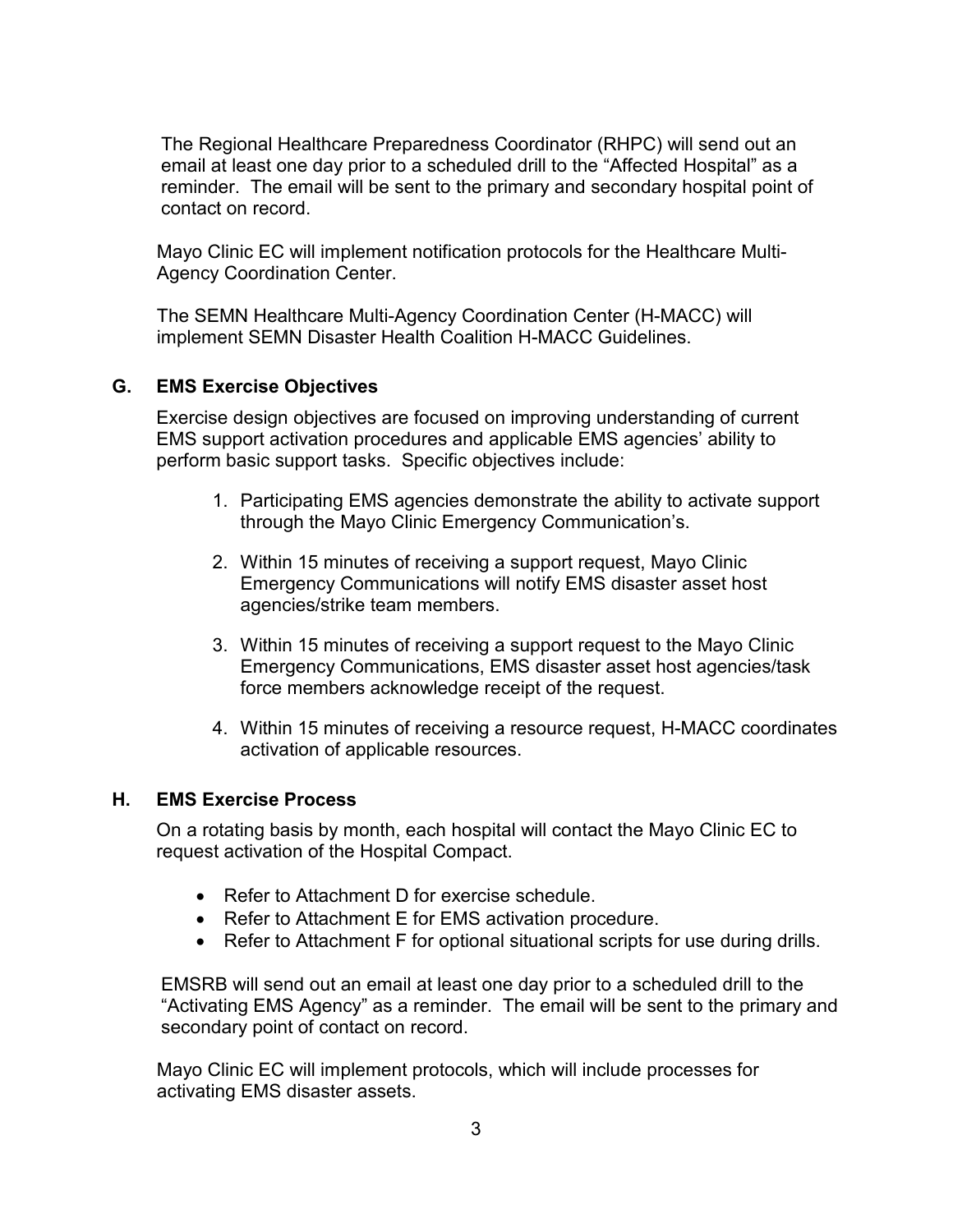EMS disaster asset "host" agencies will not actually deploy disaster assets.

#### <span id="page-5-0"></span>**I. Exercise Implementation and Rules.**

Real emergency actions take priority over exercise actions.

All Player radio communications and telephone conversations made during the exercise will include the words, **"This is an exercise."**

#### <span id="page-5-1"></span>**J. Exercise Evaluation and Process Improvement:**

The focus of the exercise is to enable participants to assess current capabilities, identify strengths and weaknesses, gain confidence in use of communication modalities, and identify future planning and training needs.

Participants may be asked to complete an incident/Exercise Feedback Form via Survey Monkey:

**<http://www.surveymonkey.com/s/HDPRCompactActivationDrill>**

The RHPC will consider this information for reports to the Compact, SE MN Disaster Health Coalition Advisory Committee, SEMN EMS Disaster Subcommittee and HSPP Steering Committee.

The RHPC will track and report performance to the Hospital Disaster Preparedness & Response Compact group, SEMN EMS Disaster Subcommittee, SE MN Disaster Health Coalition Advisory Committee and SE MN HSPP Steering Committee.

o Organizations will take action to improve capabilities/processes as applicable and as identified through performance data.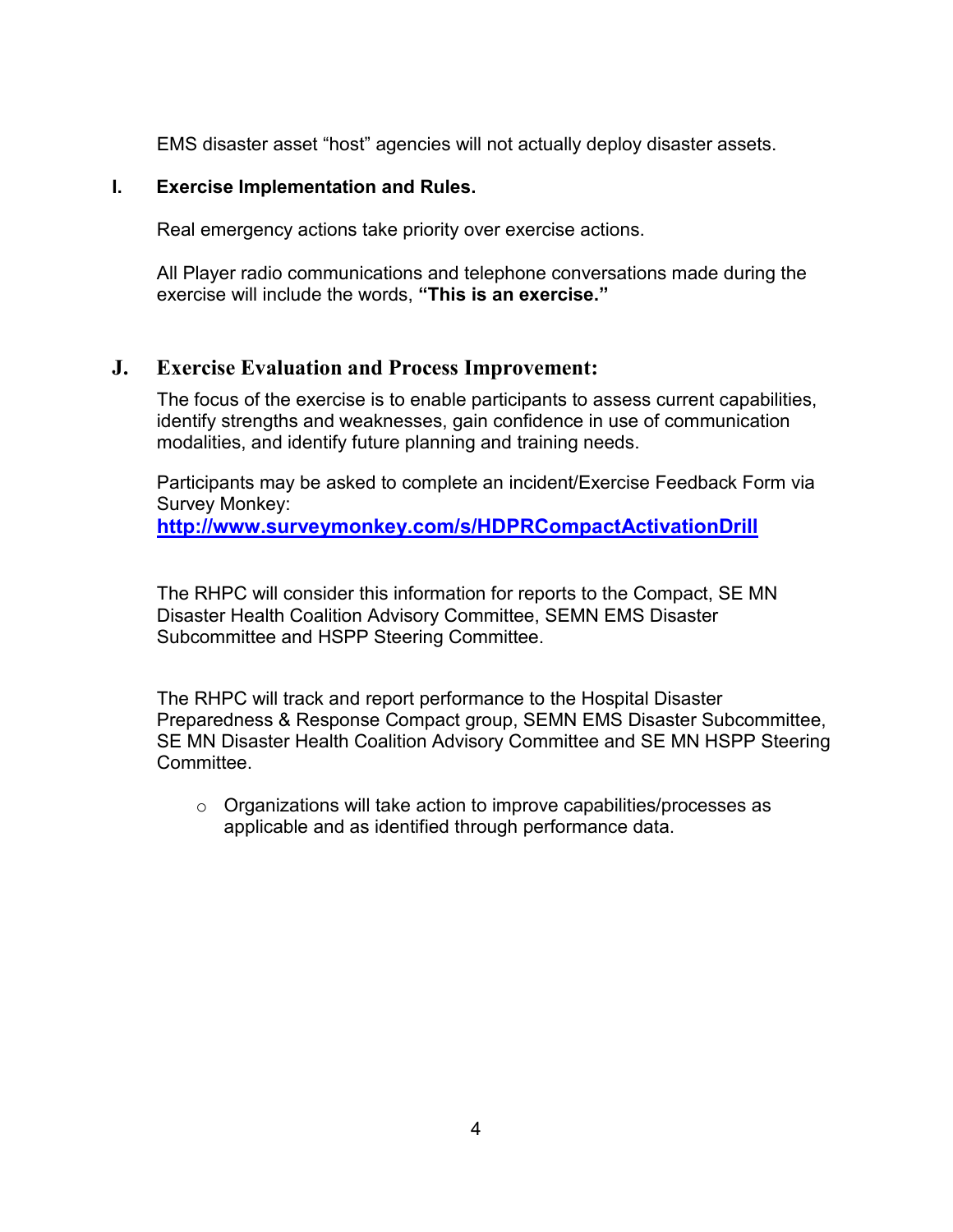# **Attachment A: Hospital-Based Activation Drill Schedule, 2020-2023**

<span id="page-6-0"></span>

| <b>Exercise Initiator</b><br>(e.g., the hospital making the<br>initial call to the Mayo Clinic EC) | <b>Exercise</b><br><b>Date</b> | <b>Exercise</b><br>Day of<br><b>Week</b> | <b>Initial Activation Start</b><br><b>Time</b><br>(e.g., the time the hospital<br>contacts the Mayo Clinic EC) |  |  |
|----------------------------------------------------------------------------------------------------|--------------------------------|------------------------------------------|----------------------------------------------------------------------------------------------------------------|--|--|
|                                                                                                    |                                |                                          |                                                                                                                |  |  |
| <b>MCHS-Cannon Falls</b>                                                                           | 1/22/20                        | Wednesday                                | 1600                                                                                                           |  |  |
| <b>MCHS-Lake City</b>                                                                              | 2/20/20                        | Thursday                                 | 1700                                                                                                           |  |  |
| <b>MCHS-Red Wing</b>                                                                               | 3/20/20                        | Friday                                   | 1800                                                                                                           |  |  |
| <b>Olmsted Medical</b>                                                                             | 4/19/20                        | Sunday                                   | 1900                                                                                                           |  |  |
| <b>Owatonna Hospital</b>                                                                           | 5/18/20                        | <b>Monday</b>                            | 2000                                                                                                           |  |  |
| <b>Saint Elizabeth's Medical</b>                                                                   | 6/17/20                        | Wednesday                                | 1000                                                                                                           |  |  |
| <b>Winona Health</b>                                                                               | 7/22/20                        | Wednesday                                | 1300                                                                                                           |  |  |
| <b>District One Hospital</b>                                                                       | 8/27/20                        | Thursday                                 | 1500                                                                                                           |  |  |
| <b>Mayo Clinic (SMH &amp; RMH)</b>                                                                 | 9/25/20                        | Friday                                   | 0600                                                                                                           |  |  |
| <b>MCHS-Albert Lea</b>                                                                             | 10/24/20                       | Saturday                                 | 0700                                                                                                           |  |  |
| <b>MCHS-Austin</b>                                                                                 | 11/16/20                       | Monday                                   | 0800                                                                                                           |  |  |
| <b>MCHS-Cannon Falls</b>                                                                           | 12/29/20                       | <b>Tuesday</b>                           | 1700                                                                                                           |  |  |
| <b>MCHS-Lake City</b>                                                                              | 01/08/21                       | Friday                                   | 2000                                                                                                           |  |  |
| <b>MCHS-Red Wing</b>                                                                               | 02/10/21                       | Wednesday                                | 2100                                                                                                           |  |  |
| <b>Olmsted Medical</b>                                                                             | 03/11/21                       | Thursday                                 | 1500                                                                                                           |  |  |
| <b>Owatonna Hospital</b>                                                                           | 04/02/21                       | Friday                                   | 0600                                                                                                           |  |  |
| <b>Saint Elizabeth's Medical</b>                                                                   | 05/01/21                       | Saturday                                 | 0700                                                                                                           |  |  |
| <b>Winona Health</b>                                                                               | 06/06/21<br>Sunday             |                                          | 1800                                                                                                           |  |  |
| <b>District One Hospital</b>                                                                       | 07/06/21                       | Tuesday                                  | 1900                                                                                                           |  |  |
| <b>Mayo Clinic (SMH &amp; RMH)</b>                                                                 | 08/05/21                       | <b>Thursday</b>                          | 2000                                                                                                           |  |  |
| <b>MCHS-Albert Lea</b>                                                                             | 09/08/21                       | Wednesday                                | 0900                                                                                                           |  |  |
| <b>MCHS-Austin</b>                                                                                 | 10/07/21                       | <b>Thursday</b>                          | 1600                                                                                                           |  |  |
| <b>MCHS-Cannon Falls</b>                                                                           | 11/05/21                       | Friday                                   | 2100                                                                                                           |  |  |
| <b>MCHS-Lake City</b>                                                                              | 12/04/21                       | Saturday                                 | 2200                                                                                                           |  |  |
| <b>MCHS-Red Wing</b>                                                                               | 01/09/22                       | Sunday                                   | 1800                                                                                                           |  |  |
| <b>Olmsted Medical</b>                                                                             | 02/07/22                       | Monday                                   | 1900                                                                                                           |  |  |
| <b>Owatonna Hospital</b>                                                                           | 03/08/22                       | <b>Tuesday</b>                           | 2000                                                                                                           |  |  |
| <b>Saint Elizabeth's Medical</b>                                                                   | 04/06/22                       | Wednesday                                | 2100                                                                                                           |  |  |
| <b>Winona Health</b>                                                                               | 05/05/22                       | Thursday                                 | 1300                                                                                                           |  |  |
| <b>District One Hospital</b>                                                                       | 06/03/22                       | Friday                                   | 1500                                                                                                           |  |  |
| <b>Mayo Clinic (SMH &amp; RMH)</b>                                                                 | 07/09/22                       | Saturday                                 | 0600                                                                                                           |  |  |
| <b>MCHS-Albert Lea</b>                                                                             | 08/14/22                       | Sunday                                   | 0700                                                                                                           |  |  |
| <b>MCHS-Austin</b>                                                                                 | 09/05/22                       | <b>Monday</b>                            | 0800                                                                                                           |  |  |
| <b>MCHS-Cannon Falls</b>                                                                           | 10/11/22                       | Tuesday                                  | 1700                                                                                                           |  |  |
| <b>MCHS-Lake City</b>                                                                              | 11/09/22                       | Wednesday                                | 2000                                                                                                           |  |  |
| <b>MCHS-Red Wing</b>                                                                               | 12/15/22                       | Thursday                                 | 2100                                                                                                           |  |  |
| <b>Olmsted Medical</b>                                                                             | 1/20/23                        | Friday                                   | 2100                                                                                                           |  |  |
| <b>Owatonna Hospital</b>                                                                           | 2/11/23                        | Saturday                                 | 0700                                                                                                           |  |  |
| <b>Saint Elizabeth's Medical</b>                                                                   | 3/19/23                        | Sunday                                   | 0800                                                                                                           |  |  |
| <b>Winona Health</b>                                                                               | 4/10/23                        | <b>Monday</b>                            | 1700                                                                                                           |  |  |
| <b>District One Hospital</b>                                                                       | 5/23/23                        | Tuesday                                  | 1800                                                                                                           |  |  |
| <b>Mayo Clinic (SMH &amp; RMH)</b>                                                                 | 6/21/23                        | Wednesday                                | 1900                                                                                                           |  |  |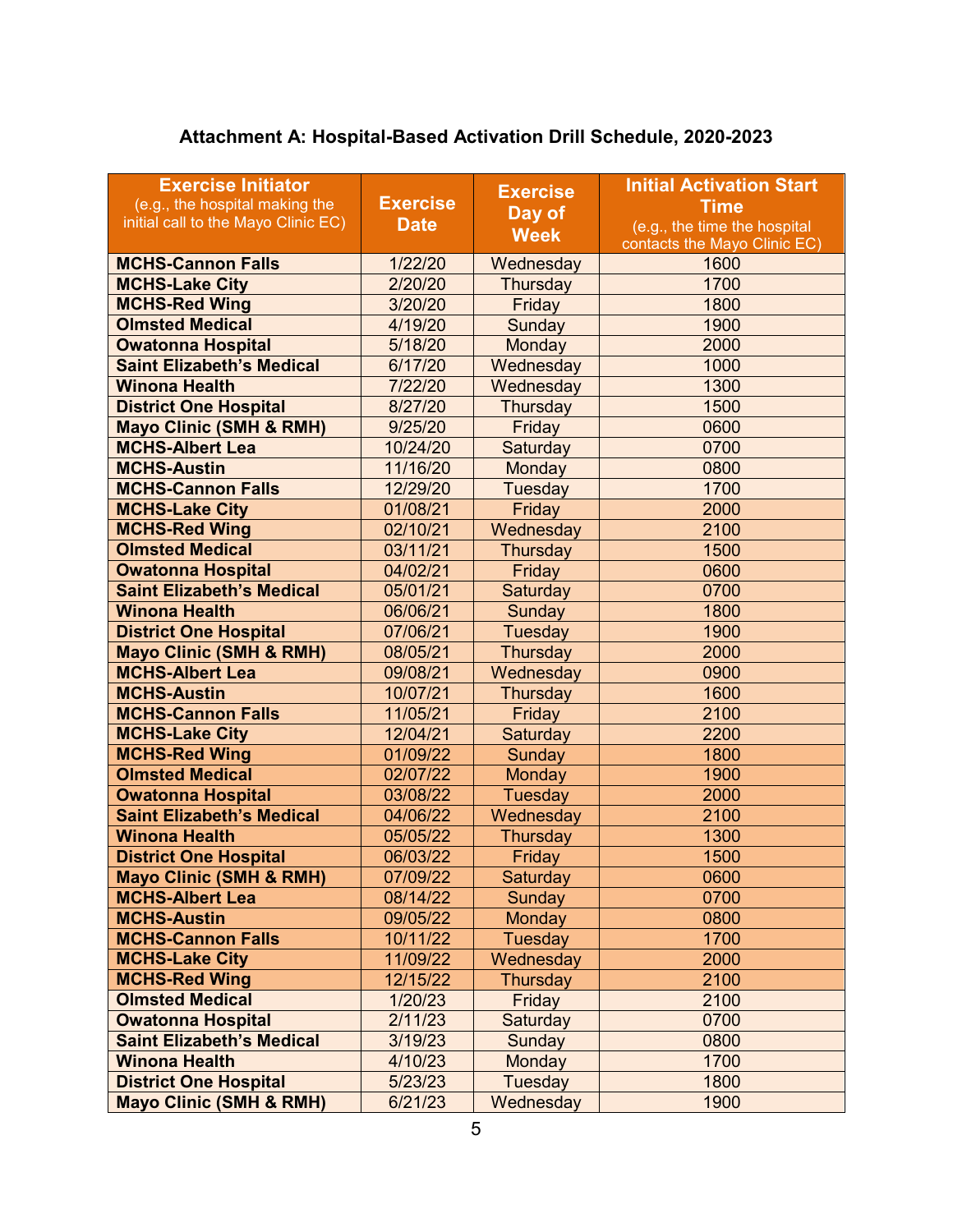| <b>Exercise Initiator</b><br>(e.g., the hospital making the<br>initial call to the Mayo Clinic EC) | <b>Exercise</b><br><b>Date</b> | <b>Exercise</b><br>Day of<br><b>Week</b> | <b>Initial Activation Start</b><br><b>Time</b><br>(e.g., the time the hospital<br>contacts the Mayo Clinic EC) |  |  |
|----------------------------------------------------------------------------------------------------|--------------------------------|------------------------------------------|----------------------------------------------------------------------------------------------------------------|--|--|
| <b>MCHS-Albert Lea</b>                                                                             | 7/20/23                        | Thursday                                 | 2000                                                                                                           |  |  |
| <b>MCHS-Austin</b>                                                                                 | 8/18/23                        | Friday                                   | 2100                                                                                                           |  |  |
| <b>MCHS-Cannon Falls</b>                                                                           | 9/09/23                        | Saturday                                 | 2100                                                                                                           |  |  |
| <b>MCHS-Lake City</b>                                                                              | 10/08/23                       | Sunday                                   | 2200                                                                                                           |  |  |
| <b>MCHS-Red Wing</b>                                                                               | 11/13/23                       | Monday                                   | 1800                                                                                                           |  |  |
| <b>Olmsted Medical</b>                                                                             | 12/12/23                       | Tuesday                                  | 1900                                                                                                           |  |  |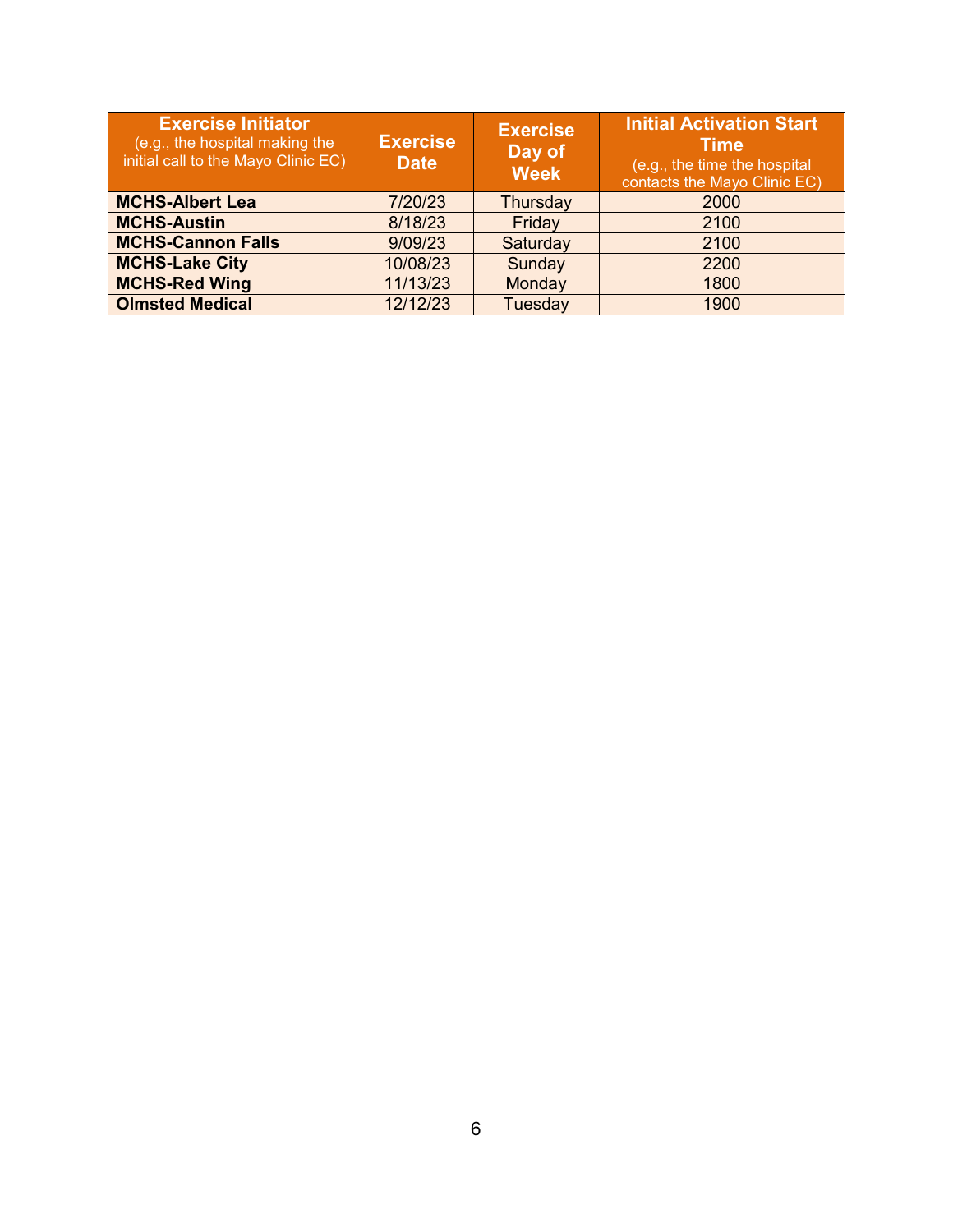#### **Attachment B: H-MACC Activation Procedure**

<span id="page-8-0"></span>Only a Participating Hospital facility administrator or individual designated by a Participating Hospital administrator of an Affected Hospital (the facility requesting Compact support) has the authority to initiate a request for assistance from Participating Hospitals by activating the Hospital Disaster Preparedness & Response Compact through the Mayo Clinic Emergency Communications .

Prior to activating Compact support, identify the following information:

- □ Incident Location
- □ Incident Type
- □ What support you need:
	- □ Patient Evacuation/Transfer Support
		- Reference: Mayo Clinic Patient Intake Form
	- □ Supply/Equipment Support
		- Reference: SE Region Supply/Equipment Request Form
	- □ Personnel/Staffing Support
		- **Type, Quantity**

#### **To activate Compact support:**

- 1. Notify the Mayo Clinic Emergency Communications (EC) at:
	- a. Primary phone number 855.606.5458, or
	- b. Backup phone number 507.255.2808, or
	- c. Backup radio on MN ARMER "SE Hospital" Talkgroup
		- i. Example radio script to contact Mayo Clinic EC: "Mayo Clinic EC this is [Your Hospital/LTC facility Name] on SE Hospital."
- 2. Provide this information to the Mayo Clinic Emergency Communications.

#### **Note: If this notification is part of an exercise, preface communications with, "This is an exercise."**

- a. "This is [Your hospital name] requesting H-MACC activation."
- b. As able, provide basic situational awareness to the Mayo Clinic EC:
	- i. Who, What, Where, When, Why
	- ii. Current "external" (community) situation
	- iii. Current "internal" (hospital) situation
	- iv. Anticipated or actual support needs (patient transfer/evacuation, supplies/equipment, personnel, etc.)
	- v. A hospital contact and contact information to allow for follow up during Healthcare Coalition activation and support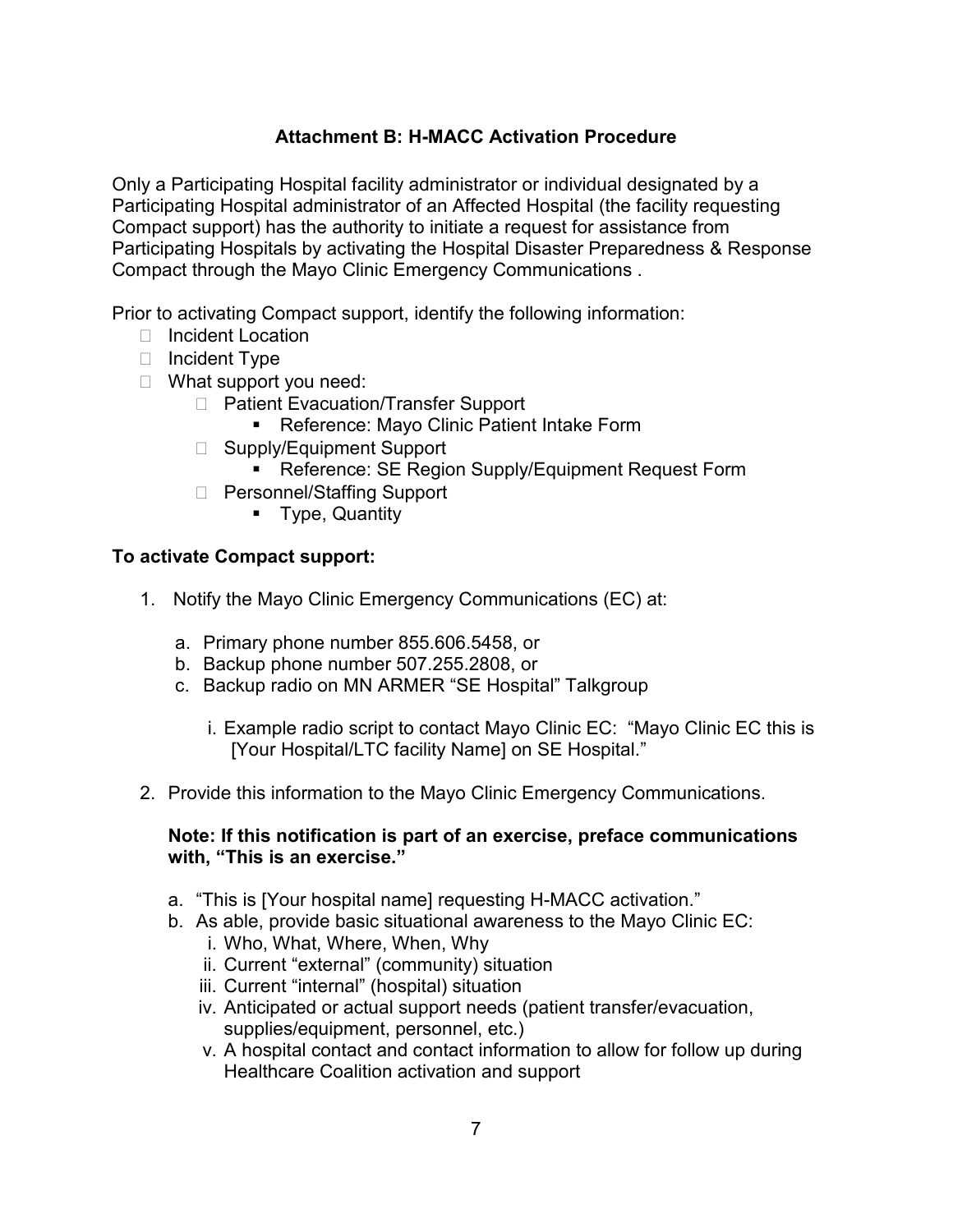# **Attachment C: Optional Scenario Script Information (Hospitals)**

<span id="page-9-0"></span>The following scenario scripts are provided as tools to create baseline information used during the Hospital Compact/Regional Coalition activation process. The scripts are optional. The scripts may be modified or the "activating" organization may use custom scripts or information that results as part of an organization or community exercise.

The scripts provide options that would result in situations where activation of the Hospital Compact/Regional Healthcare Coalition may be helpful: Affected Facility Requires Resources, including personnel; Affected Facility requires resources, but not personnel; Affected Facility requires evacuation/transfer of patients from its facility.

#### Option 1. (Resource Need w/ Personnel)

#### *Scenario 1.1. Large-scale mass casualty incident involving hazardous materials.*

Initial: Transport accident involving a liquid hazardous chemical that results in significant casualties. The hospital is preparing for patient decontamination, but additional resources are anticipated; will need within the next couple of hours.

**Support Needs:** Need the following to support patient care operations and employee safety:

- Staff trained to perform decon operations (x 10)
- Personal Protective Equipment to support the staff

Intermediate/Extended: The impact of the incident is a tremendous emotional burden to staff. Behavioral health support needs are anticipated.

**Support Needs:** Request regional behavioral health support team support.

#### *Scenario 1.2. IT outage situation.*

Initial: Over the past couple of weeks, the hospital IT network has been negatively impacted by a virus. Earlier today, the network crashed. IT staff expect extended outage until the issue can be resolved.

Intermediate: Implementing backup plans has required a significant increase in staffing to facilitate care in an IT outage environment.

**Support Needs:** Need the following to support patient care operations and employee safety:

• LPN/RN  $(x5)$ 

Option 2. (Material Resource Need)

#### *Scenario 2.1. Organophosphate Poisoning Patient.*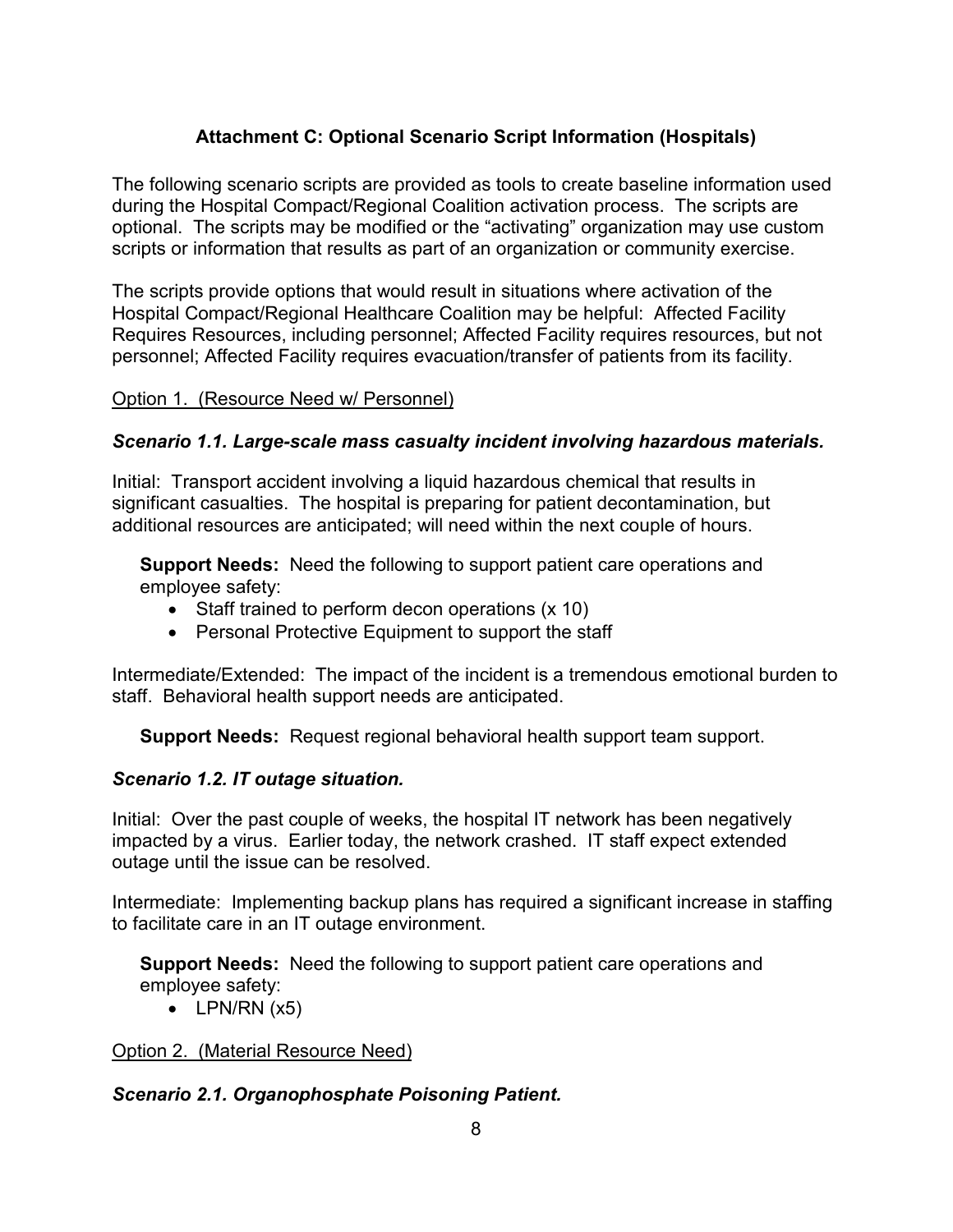Initial: Patient arrives via EMS to Emergency Department; suspect suicide attempt by ingestion of an organophosphate. Variable 1: If patient can be admitted and cared for at the hospital, then additional pharmaceutical support will be needed. (Refer to Support Needs below.) Variable 2: If hospital does not admit this type of patient, then patient needs to be stabilized prior to transport. (Refer to Support Needs below.)

**Support Needs:** Need the following to support patient care:

- Atropine
- Pralidoxime
- Diazepam

Note: These items are available in the CHEMPACK cache.

# *Scenario 2.2.*

Extended: HxNy influenza has become widespread throughout the nation. There is considerable media coverage as deaths become more common as the number of infected individuals rise. The population at large is frightened because of the reports, especially due to the media attention to deaths in children and college age young adults. Some schools have begun closing due to school board actions; others have had to close as families keep their children home out of fear.

Emergency Department is seeing twice as many patients as usual. All operational ventilators are in use. Hospital surge plans have been implemented; the facility is near capacity.

**Support Needs:** Need the following supplies to support patient care operations and employee safety:

- Exam Gloves (non-latex): Qty: 25,000 small; 50,000 medium; 25,000 large
- Isolation Gowns: Qty: 25,000
- N-95 Masks: Qty: 1,000 small; 2,500 medium; 1,000 large
- Surgical Mask: Qty: 30,000
- Ventilator: 10

#### Option 3. (Patient Evacuation/Transfer Need)

#### *Scenario 3.1. Power Loss during Extreme Hot/Cold that results in the need to evacuate patients.*

Initial: A fire destroyed several transponders within the service provider's main power plant causing a broad failure across a 30 mile area. Power loss throughout facility. Emergency generators activated.

Intermediate (4-8 Hours after Power Failure). Time Power officials fear the damage to be extensive. A fire destroyed several transponders within the city's main power plant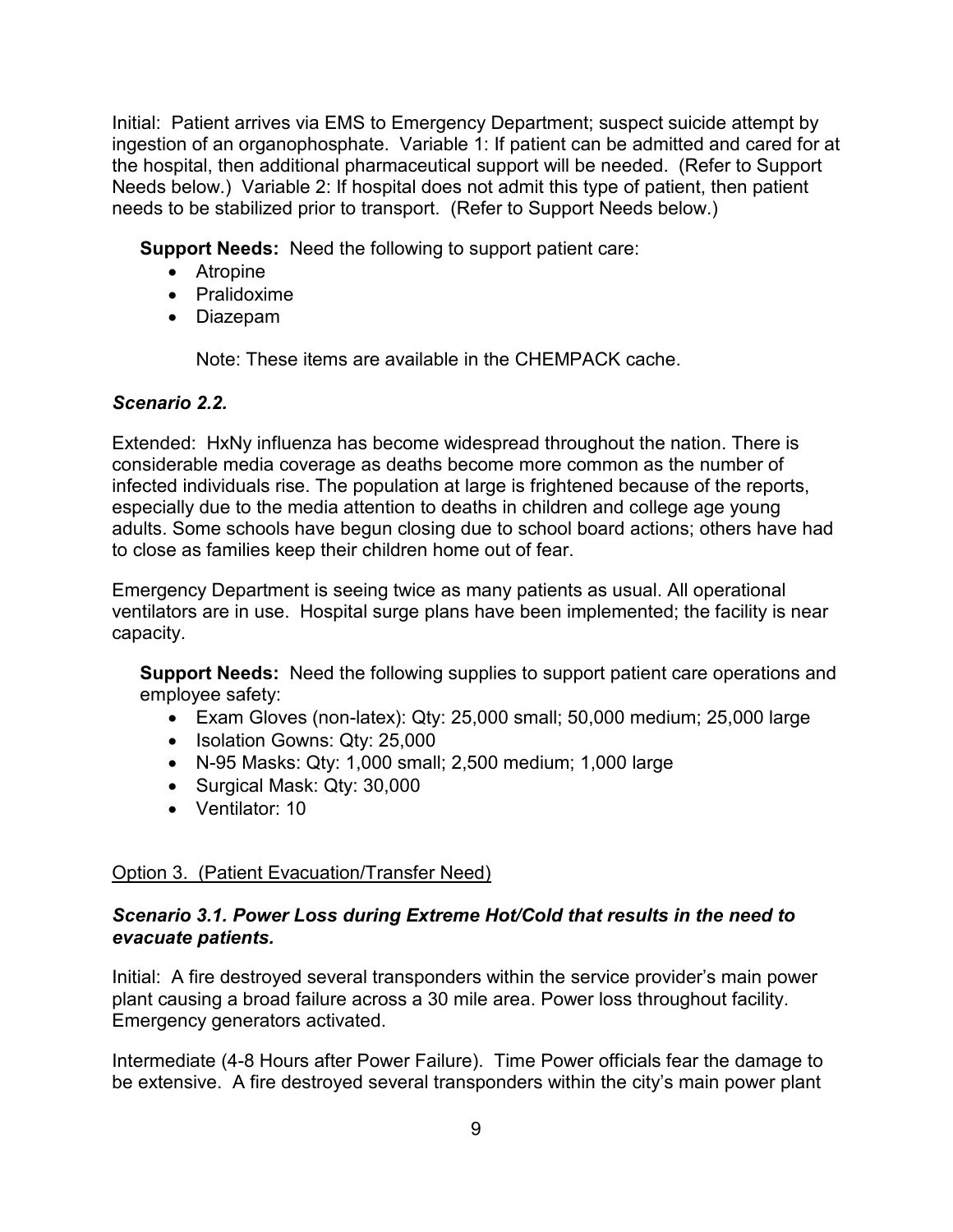causing a broad failure across a 30 mile area. Power officials fear the damage to be extensive.

Extended (24 Hours after Power Failure). Facilities reports that emergency generators are working at capacity and using a greater amount of fuel than anticipated. There are challenges with maintaining temperature in parts of the facility. Power provider indicates days before power can be restored to the area.

Extended (48 Hours after Power Failure). Emergency generator fails. Unable to control temperature in patient care areas. Patients that could be discharged have been; decision to evacuate/transfer remaining patients to other facility is made.

**Support Needs:** Need transport support to move patients. Need assistance to identify facilities to take patients. Note: Use the number of current inpatients as a basis for identifying the number of patients requiring evacuation/transfer.

#### *Scenario 3.2. Water main break resulting in facility flooding and the need to evacuate patients.*

Initial: There is a construction project in process at your facility. Upon digging ruptured the operator ruptures the hospital water main, causing your facility's basement to flood.

Intermediate (2-4 Hours After Water Main Break). The power to the building has been interrupted. Generators are in a flood section of the basement and have been rendered unusable. Pharmacy services and the lab have been affected by the flooding. Several supply areas were damaged by the water, rendering equipment unusable.

**Support Needs:** Need transport support to move patients. Need assistance to identify facilities to take patients. *Note: Use the number of current inpatients as a basis for identifying the number of patients requiring evacuation/transfer.*

#### *Scenario 3.3. Major fire resulting in the need to evacuate patients.*

Initial: A major fire due to unknown cause has occurred in the facility. Occupants have been evacuated to a safe area to another part of the facility (or outside the facility).

**Support Needs:** Need transport support to move critical patients to care facility. Need assistance to identify facilities to take patients. *Note: Use the number of current critical inpatients as a basis for identifying the number of patients requiring evacuation/transfer.*

Intermediate (2-4 Hours After Fire). The power to the building has been interrupted. A large portion of the facility cannot be occupied. Recovery will likely take weeks; patients are not able to return to the facility for care.

**Support Needs:** Need transport support to move remainder of patients to care facility. Need assistance to identify facilities to take patients. *Note: Use the*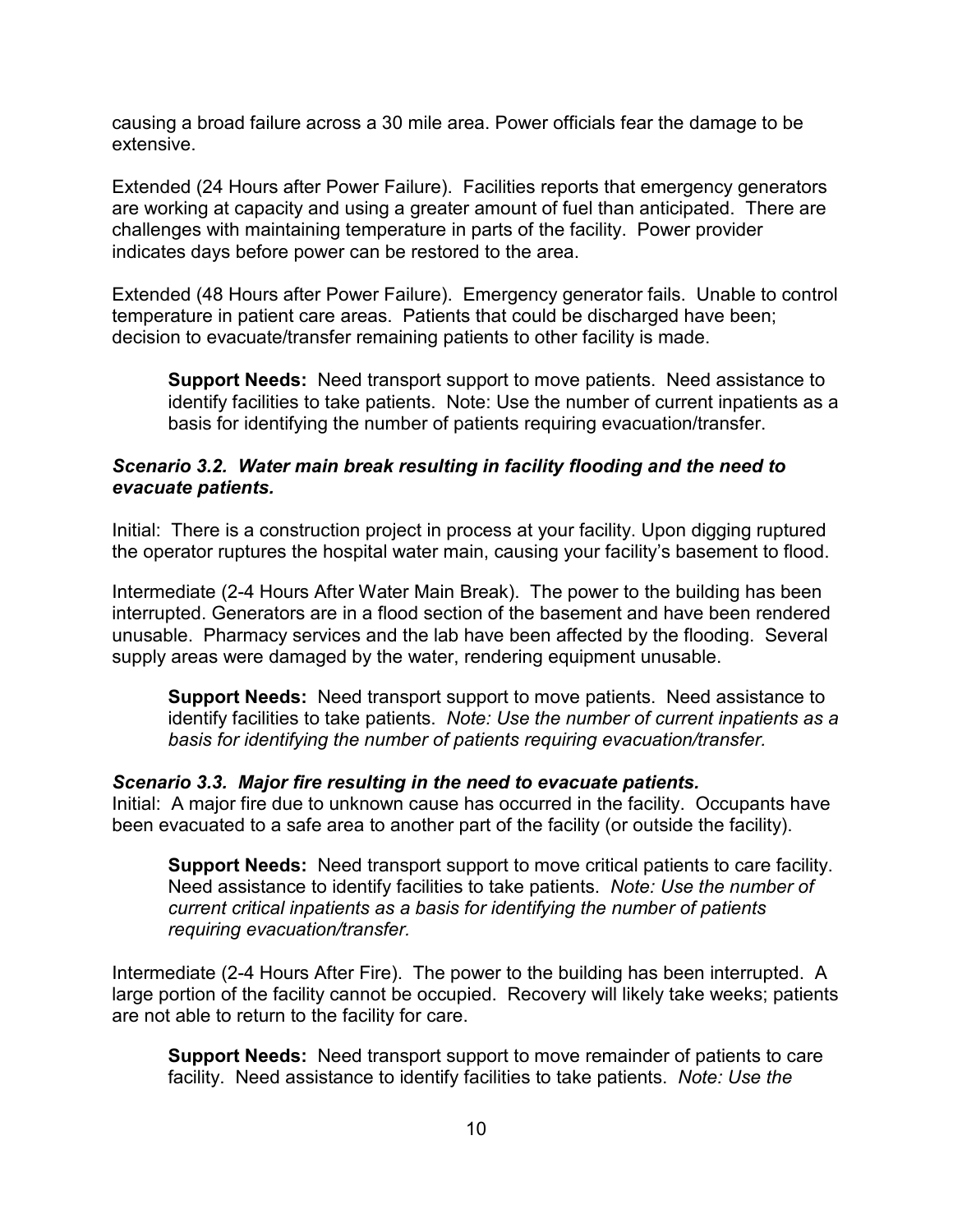*number of current critical inpatients as a basis for identifying the number of patients requiring evacuation/transfer.*

*Scenario 3.4. Hazardous situation resulting in the need to evacuate patients.* Initial: An explosion due to unknown cause has occurred near the hospital. The local Incident Command had recommended evacuation of the facility as radiation has been detected in the area and the winds are blowing toward your facility.

**Support Needs:** Need transport support to move patients not able to be discharged to a care facility. Need assistance to identify facilities to take patients. *Note: Use the number of current inpatients minus those awaiting discharge as a basis for identifying the number of patients requiring evacuation/transfer.* Identify other potential needs such as family reunification, staff debriefing location etc.

*Scenario 3.5. Explosion and Fire at local building creates multiple burn victims.* Initial: An explosion due to unknown cause has occurred in a local building. Multiple burn victims are being brought to your facility by local citizens. The number of victims has exceeded the capacity of the Burn s (e.g., HCMC, Regions) in the metro area. Request activation of the SEMN Regional Burn Surge Plan via the SEMN H-MACC.

#### **Support Needs:**

Need transport support to move multiple burn patients currently in the ED/ER. [insert #]\* patients <20% total body surface area; [insert #] patients >20% total body surface area

*\*Insert a number of patients that would overtax local hospital care capabilities as well as challenge the Burn Surge Facility.*

Need additional supplies to care for patients waiting for transfer to the Burn Surge Facility (Mayo Clinic Hospital – Rochester):

| Quantity*    | Item                                                                                           |
|--------------|------------------------------------------------------------------------------------------------|
|              | 8 cm x18 cm (3 x 7 inch) sheets petroleum-impregnated gauze (e.g., Adaptic)                    |
| $\mathbf{1}$ | 10 cm (4 inch) rolls of stretchable roller gauze (e.g., Kerlix); variety of sizes<br>suggested |
| $\mathbf{1}$ | $120g$ (4oz) tube bacitracin                                                                   |
| 3            | opioid analgesic tablets                                                                       |

\*Multiply quantity by number of patients needed to be care for at sending facility until transport to Burn Surge Facility or Burn Center can be made. (Assumes sending facility will not hold burn patient beyond six hours.)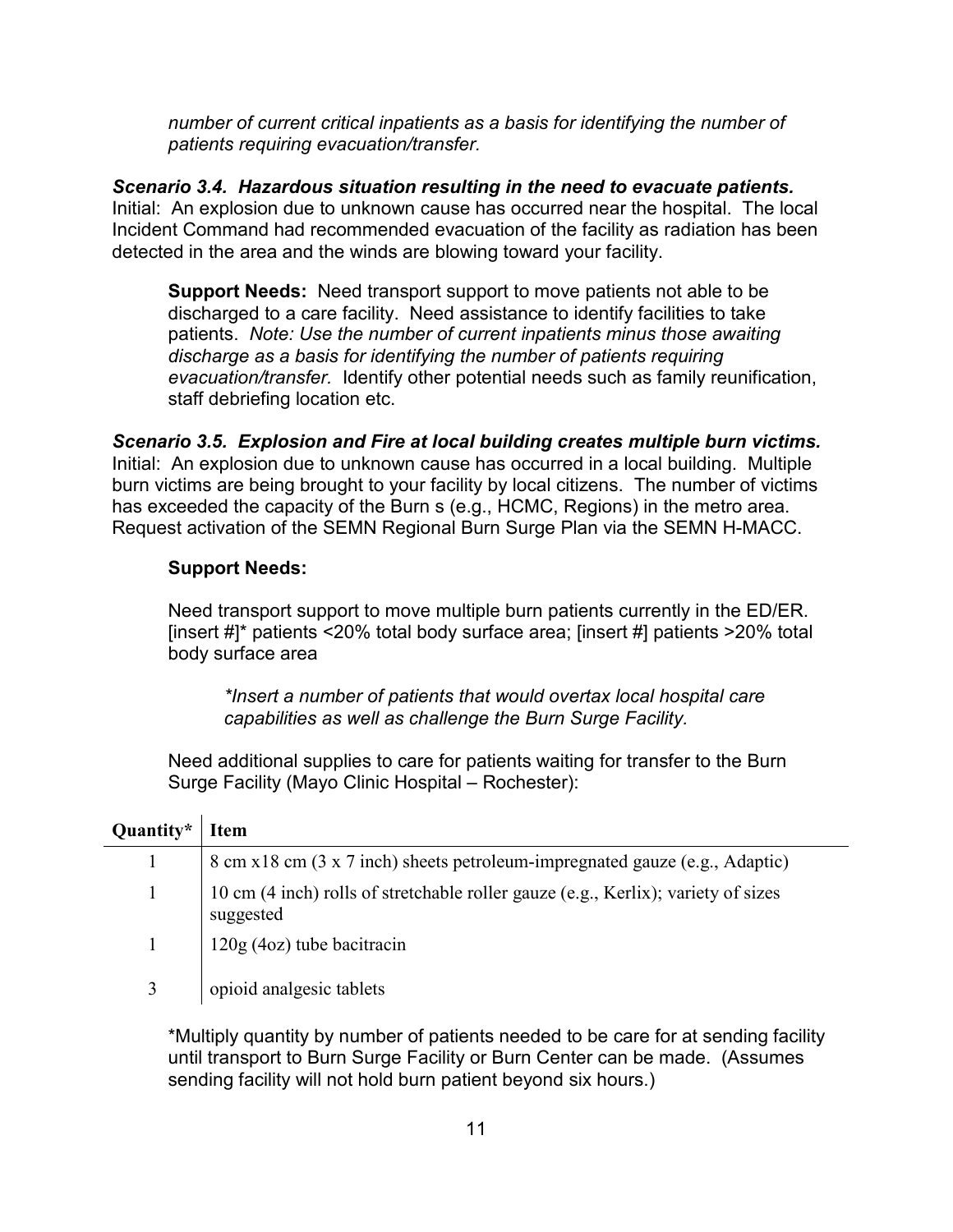# **Attachment D: EMS-Based Activation Drill Schedule, 2020-2023**

<span id="page-13-0"></span>

| <b>Exercise Initiator</b><br>(e.g., the EMS agency making the<br>initial call to Mayo Clinic EC) | <b>Exercise</b><br><b>Date</b> | <b>Exercise</b><br>Day of<br><b>Week</b> | <b>Initial Activation Start</b><br><b>Time</b><br>(e.g., the time the EMS agency<br>contacts Mayo Clinic EC) |  |
|--------------------------------------------------------------------------------------------------|--------------------------------|------------------------------------------|--------------------------------------------------------------------------------------------------------------|--|
| <b>Mayo Ambulance - Albert</b><br>Lea                                                            | 1/31/20                        | Friday                                   | 2000                                                                                                         |  |
| <b>Mayo Ambulance -</b><br><b>Owatonna</b>                                                       | 2/22/20                        | Saturday                                 | 0800                                                                                                         |  |
| <b>Mayo Ambulance -</b><br><b>Rochester</b>                                                      | 3/30/20                        | Monday                                   | 1000                                                                                                         |  |
| <b>Grand Meadow</b>                                                                              | 4/28/20                        | <b>Tuesday</b>                           | 1200                                                                                                         |  |
| <b>Harmony</b>                                                                                   | 5/27/20                        | Wednesday                                | 1400                                                                                                         |  |
| <b>Hayfield</b>                                                                                  | 6/25/20                        | Thursday                                 | 1600                                                                                                         |  |
| <b>Houston</b>                                                                                   | 7/25/20                        | Saturday                                 | 1800                                                                                                         |  |
| <b>Lake City</b>                                                                                 | 8/15/20                        | Saturday                                 | 2000                                                                                                         |  |
| Lanesboro                                                                                        | 9/27/20                        | Sunday                                   | 0700                                                                                                         |  |
| <b>Leroy Area</b>                                                                                | 10/26/20                       | <b>Monday</b>                            | 0900                                                                                                         |  |
| <b>Lewiston</b>                                                                                  | 11/17/20                       | Tuesday                                  | 1100                                                                                                         |  |
| <b>Mabel</b>                                                                                     | 12/16/20                       | Wednesday                                | 1300                                                                                                         |  |
| <b>North Memorial - Faribault</b>                                                                | 01/14/21                       | Thursday                                 | 0700                                                                                                         |  |
| <b>Mayo Ambulance - Plainview</b>                                                                | 02/19/21                       | Friday                                   | 0900                                                                                                         |  |
| <b>Preston</b>                                                                                   | 03/20/21                       | Saturday                                 | 1100                                                                                                         |  |
| <b>Red Wing</b>                                                                                  | 04/18/21                       | Sunday                                   | 1300                                                                                                         |  |
| <b>Rushford</b>                                                                                  | 05/17/21                       | <b>Monday</b>                            | 1500                                                                                                         |  |
| <b>Spring Grove</b>                                                                              | 06/22/21                       | Tuesday                                  | 1700                                                                                                         |  |
| <b>Spring Valley</b>                                                                             | 07/21/21                       | Wednesday                                | 1900                                                                                                         |  |
| <b>St. Charles</b>                                                                               | 08/19/21                       | <b>Thursday</b>                          | 2100                                                                                                         |  |
| <b>Tri-State</b>                                                                                 | 09/17/21                       | Friday                                   | 0700                                                                                                         |  |
| <b>Wabasha</b>                                                                                   | 10/23/21                       | Saturday                                 | 0800                                                                                                         |  |
| <b>West Concord</b>                                                                              | 11/14/21                       | Sunday                                   | 0900                                                                                                         |  |
| <b>Winona</b>                                                                                    | 12/13/21                       | Monday                                   | 1100                                                                                                         |  |
| <b>Zumbrota Area</b>                                                                             | 01/11/22                       | <b>Tuesday</b>                           | 0700                                                                                                         |  |
| <b>Adams Area</b>                                                                                | 02/9/22                        | Wednesday                                | 0900                                                                                                         |  |
| <b>Altura</b>                                                                                    | 03/10/22                       | Thursday                                 | 1100                                                                                                         |  |
| <b>Blooming Prairie</b>                                                                          | 04/8/22                        | Friday                                   | 1300                                                                                                         |  |
| <b>Caledonia</b>                                                                                 | 05/14/22                       | Saturday                                 | 1500                                                                                                         |  |
| <b>Cannon Falls</b><br><b>Chatfield</b>                                                          | 06/12/22                       | Sunday                                   | 1700                                                                                                         |  |
|                                                                                                  | 07/18/22                       | <b>Monday</b>                            | 1900                                                                                                         |  |
| <b>Dodge</b>                                                                                     | 08/16/22<br>09/21/22           | Tuesday<br>Wednesday                     | 2100<br>0700                                                                                                 |  |
| <b>Elgin</b><br><b>Ellendale</b>                                                                 | 10/20/22                       |                                          | 0800                                                                                                         |  |
|                                                                                                  |                                | Thursday                                 | 0900                                                                                                         |  |
| <b>Eyota</b><br><b>Freeborn</b>                                                                  | 11/18/22<br>12/10/22           | Friday<br>Saturday                       | 1100                                                                                                         |  |
| <b>Mayo Ambulance - Austin</b>                                                                   | 1/29/23                        | Sunday                                   | 1100                                                                                                         |  |
| <b>Mayo Ambulance - Albert</b>                                                                   |                                |                                          |                                                                                                              |  |
| Lea                                                                                              | 2/27/23                        | Monday                                   | 1300                                                                                                         |  |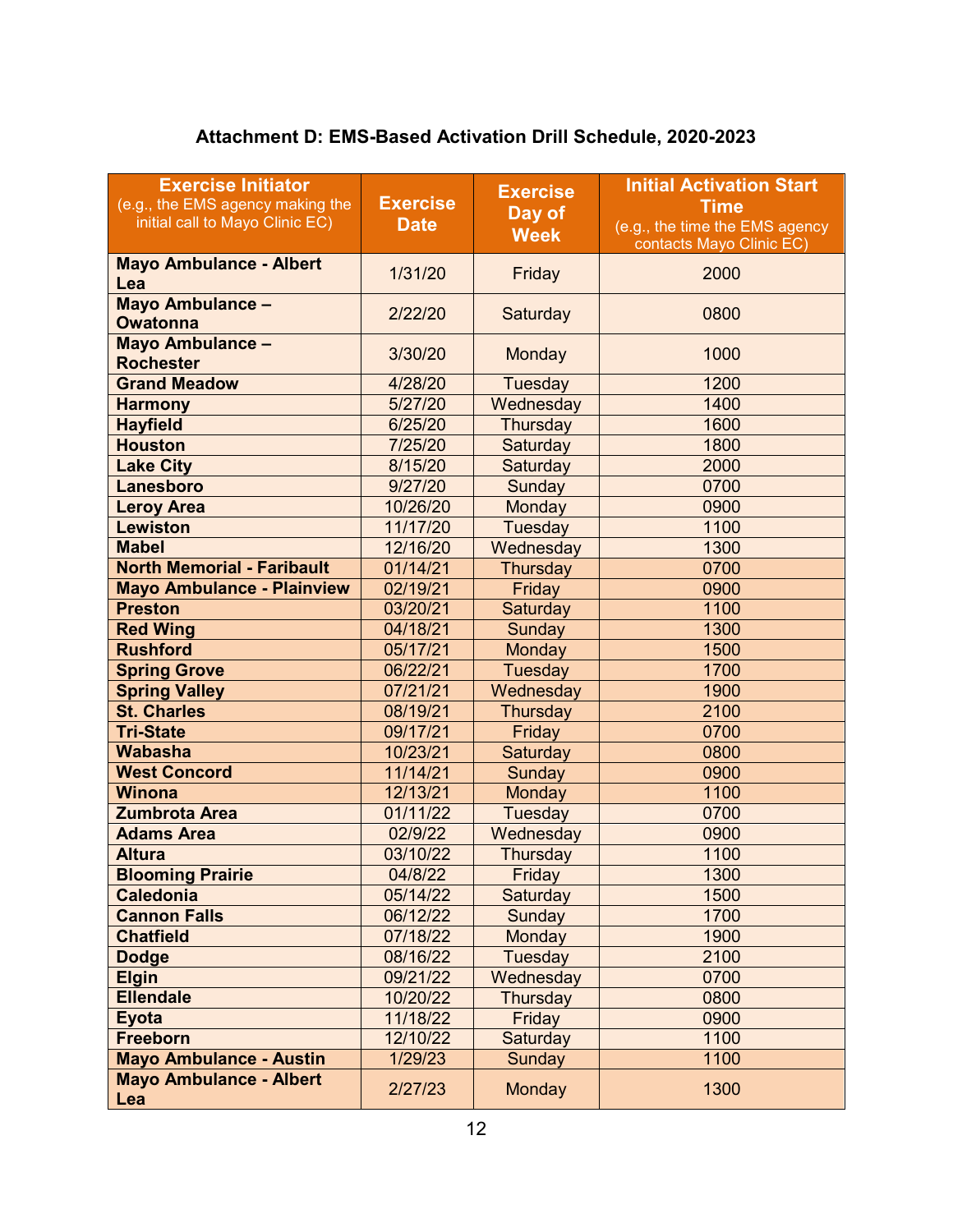| <b>Exercise Initiator</b><br>(e.g., the EMS agency making the<br>initial call to Mayo Clinic EC) | <b>Exercise</b><br><b>Date</b> | <b>Exercise</b><br>Day of<br><b>Week</b> | <b>Initial Activation Start</b><br><b>Time</b><br>(e.g., the time the EMS agency<br>contacts Mayo Clinic EC) |
|--------------------------------------------------------------------------------------------------|--------------------------------|------------------------------------------|--------------------------------------------------------------------------------------------------------------|
| <b>Mayo Ambulance -</b><br><b>Owatonna</b>                                                       | 3/28/23                        | Tuesday                                  | 1500                                                                                                         |
| <b>Mayo Ambulance -</b><br><b>Rochester</b>                                                      | 4/26/23                        | Wednesday                                | 1700                                                                                                         |
| <b>Grand Meadow</b>                                                                              | 5/18/23                        | Thursday                                 | 1900                                                                                                         |
| <b>Harmony</b>                                                                                   | 6/16/23                        | Friday                                   | 2100                                                                                                         |
| <b>Hayfield</b>                                                                                  | 7/15/23                        | Saturday                                 | 0800                                                                                                         |
| <b>Houston</b>                                                                                   | 8/13/23                        | Sunday                                   | 1000                                                                                                         |
| <b>Lake City</b>                                                                                 | 9/18/23                        | Monday                                   | 1200                                                                                                         |
| Lanesboro                                                                                        | 10/24/23                       | Tuesday                                  | 1400                                                                                                         |
| <b>Leroy Area</b>                                                                                | 11/15/23                       | Wednesday                                | 1600                                                                                                         |
| <b>Lewiston</b>                                                                                  | 12/14/23                       | Thursday                                 | 1800                                                                                                         |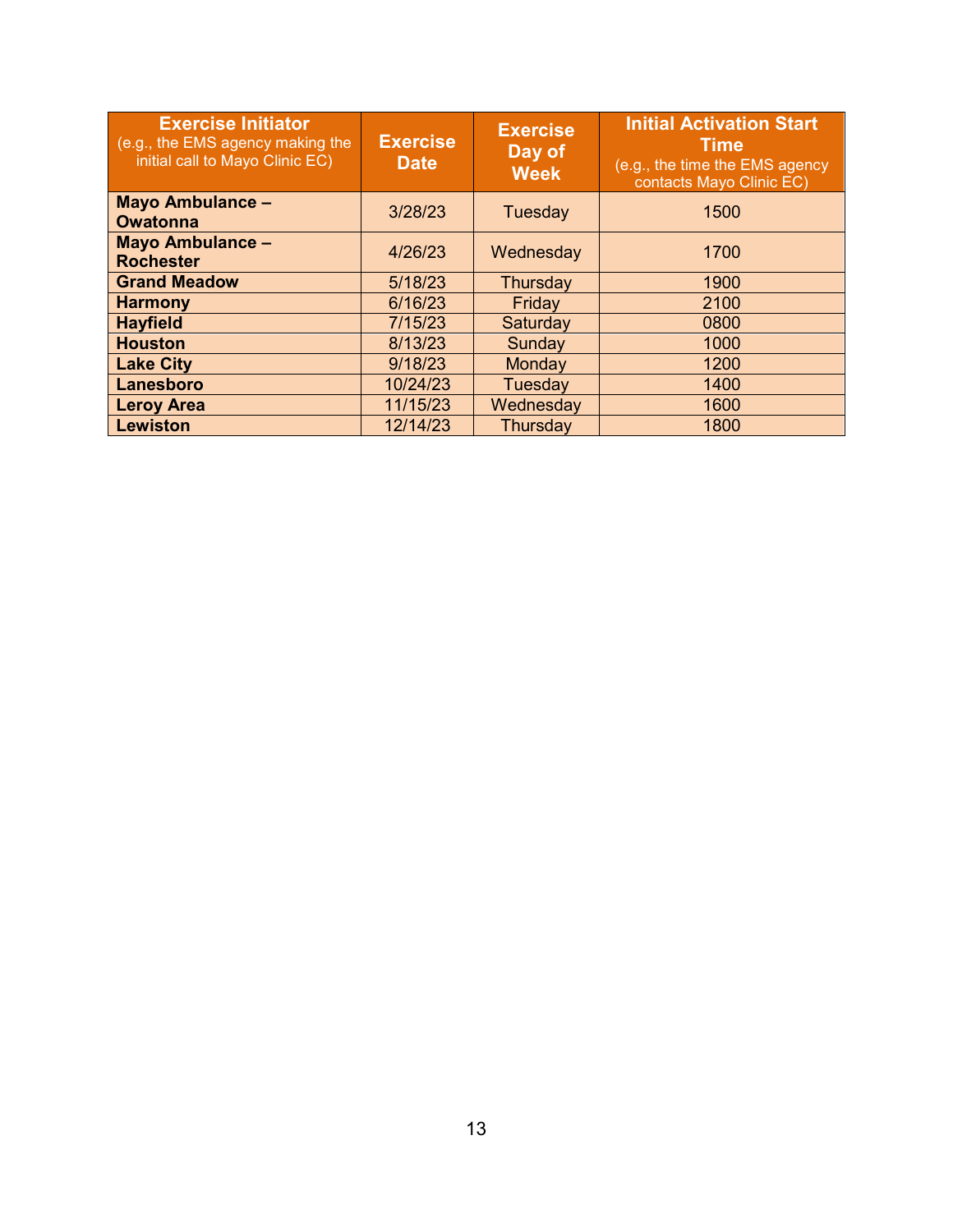# **Attachment E: EMS Disaster Support Activation Procedure**

<span id="page-15-0"></span>All EMS agencies have the authority to initiate a request for assistance from the Mayo Clinic Emergency Communications.

Prior to activating support, identify the following information:

- $\Box$  Incident Location
- □ Incident Type
- □ What support you need:
	- □ Patient Evacuation/Transfer Support
	- □ Supply/Equipment Support
		- **-** Reference: SE Region Supply/Equipment Request Form
	- □ Personnel/Staffing Support
		- **Type, Quantity**

#### **To activate support:**

- 1. Notify the Mayo Clinic Emergency Communications (EC) at:
	- a. Primary phone number 855.606.5458, or
	- b. Backup phone number 507.255.2808, or
	- c. Backup radio on MN ARMER "SE Hospital" (Primary) or "EMSSMH" (Secondary) Talkgroup
		- i. Example radio script to contact Mayo Clinic EC: "Mayo Clinic EC this is [Your EMS Agency] on [SE Hospital or EMSSMH]."
- 2. Provide this information to the Mayo Clinic Emergency Communications.

#### **Note: If this notification is part of an exercise, preface communications with, "This is an exercise."**

- a. "This is [Your EMS Agency] requesting [Select: Mutual Aid, EMS Strike Team, and/or EMS Disaster Trailer]."
- b. As able, provide basic situational awareness to the Mayo Clinic EC:
	- i. Who, What, Where, When, Why
	- ii. Current situation
	- iii. Anticipated or actual support needs (patient transfer/evacuation, supplies/equipment, personnel, etc.)
	- iv. Contact information to allow for follow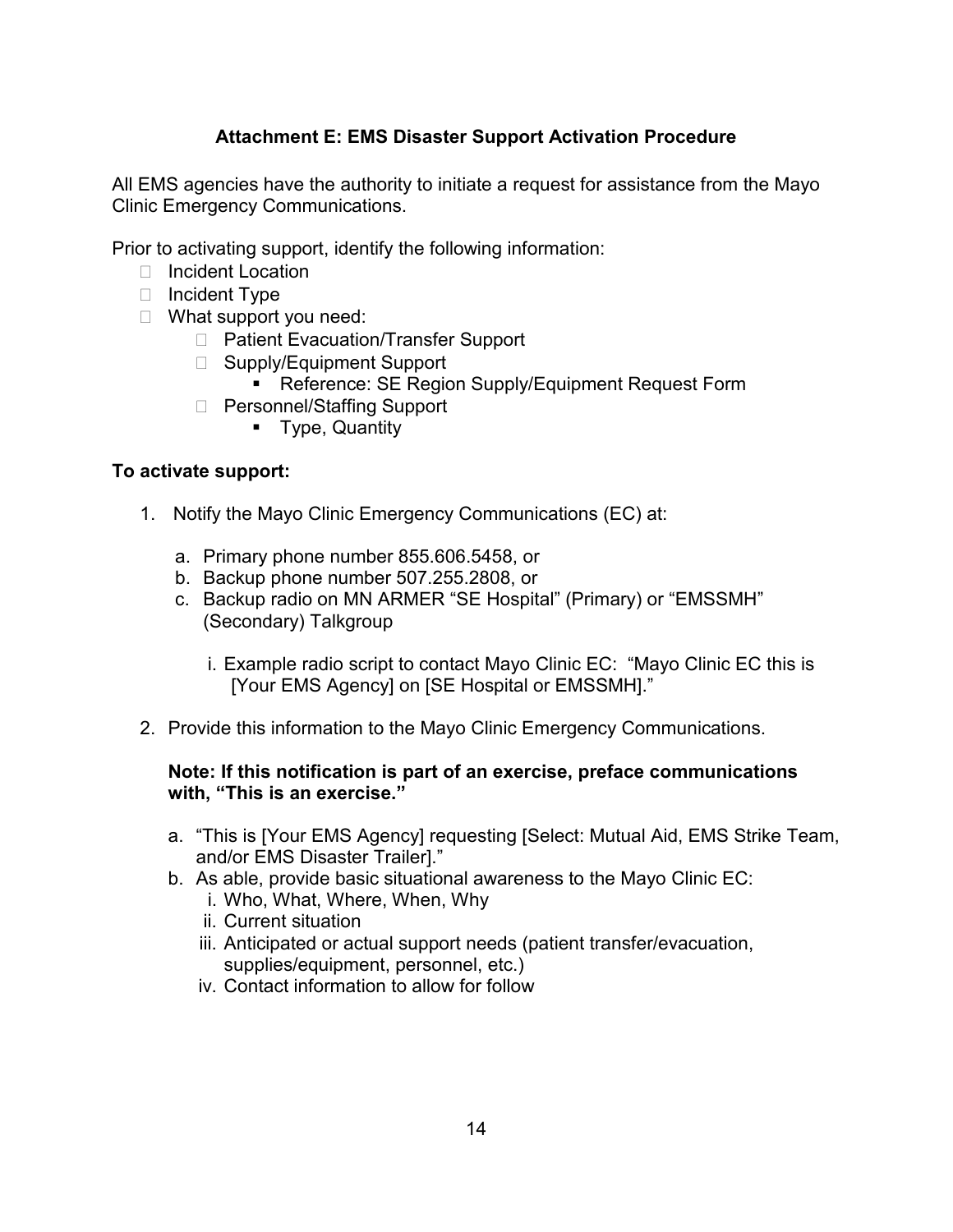# **Attachment F: Optional Scenario Script Information (EMS)**

<span id="page-16-0"></span>The following scenario scripts are provided as tools to create baseline information used during the support activation process. The scripts are optional. The scripts may be modified or the "activating" organization may use custom scripts or information that results as part of an organization or community exercise.

The scripts provide options that would result in situations where EMS support activation may be helpful.

#### **Scenario 1.**

At approximately \_\_\_\_\_\_\_\_, \_\_\_\_\_\_\_\_\_\_\_\_\_\_ambulance was paged to a fire that broke out at nursing home. The nursing home has 120 residents, and 25 staff members, the fire department is also requiring rehab. There are two wings of the nursing home, east and west, with the fire being at the east. It's a two floor facility, on the side of a major highway. It's an urban area, and the only open space is at the high school about 3 blocks away.

- Support Needs: Ambulances to transport 30 BLS and 12 ALS patients.
- Alternate Transportation being handled by school district
- Staging located at:
- Radio Communications will be on SEEMS 1

#### **Scenario 2.**

At approximately \_\_\_\_\_\_\_\_, \_\_\_\_\_\_\_\_\_\_\_\_\_\_ambulance was paged to a School Bus collision with 2 cars, taking down a power pole, with the bus rolled over and there are approximately 35 patients that require triage and some transport.

- Support Needs: Ambulances to transport unknown number of patients.
- Alternate Transportation being handled by school district
- Staging located at:
- Radio Communications will be on SEEMS 1

#### **Scenario 3.**

At approximately \_\_\_\_\_\_\_ , \_\_\_\_\_ (town name) was hit by a tornado. The EMS garage was destroyed, along with homes of many personnel and the school, where a basketball game was taking place. There are some personnel acting as first responders, need ambulances at staging and triage assistance at the school.

• Support Needs: Disaster Trailer and Ambulance Task Force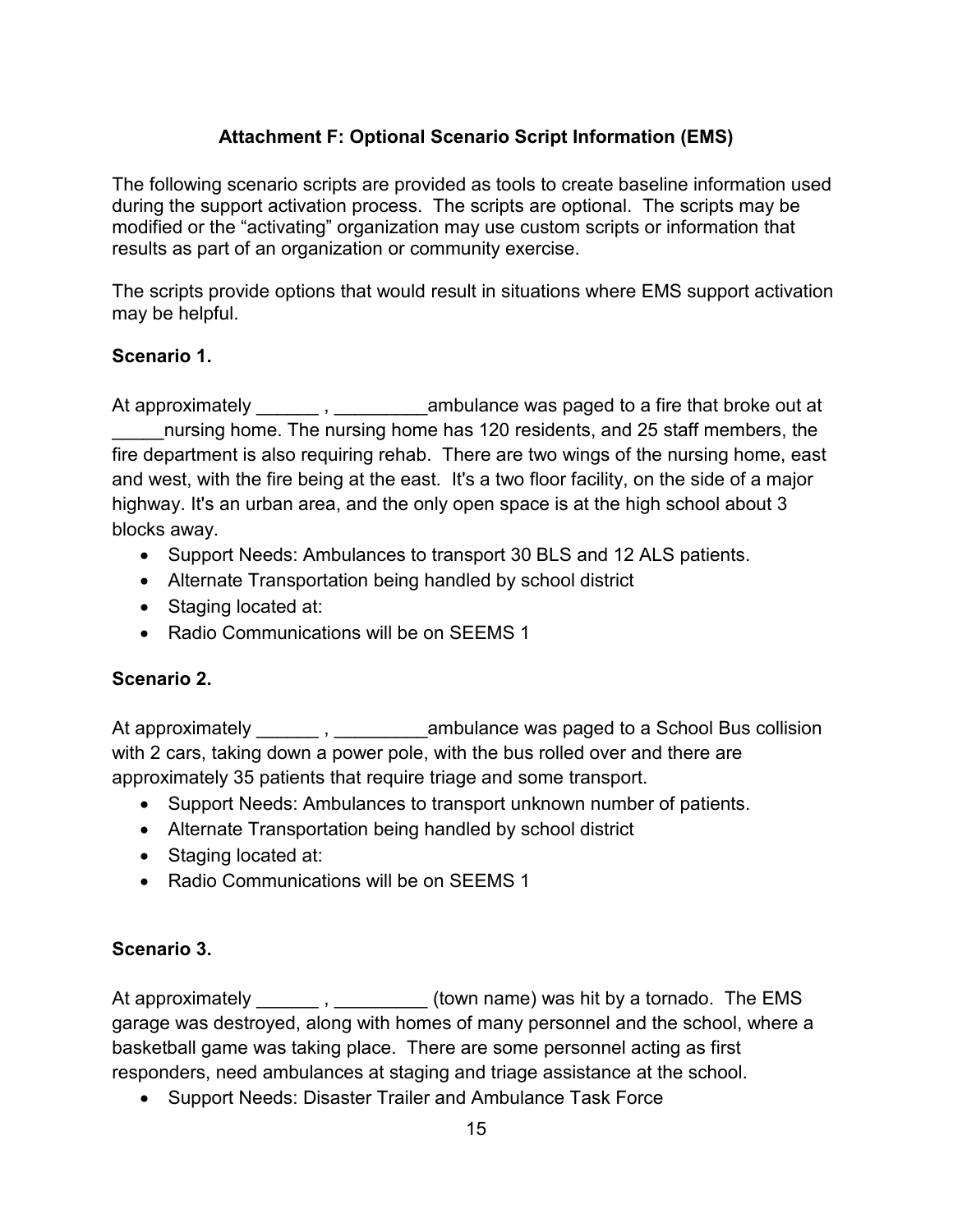- Behavioral Health Support team needed, as many crew member homes have been destroyed.
- Staging located at:
- Radio Communications will be on SEEMS 1

# **Scenario 4.**

At approximately \_\_\_\_\_\_\_, \_\_\_\_\_\_\_\_\_\_\_\_\_ambulance was paged to an industrial fire in (city). Fire has been burning for about 1 hour. When HAZMAT arrived on scene it was determined the, nursing home and special needs population will require evacuation, along with all homes in a 1 miles radius of the facility.

- Support Needs: Ambulance Task Force and mutual aid services
- Alternate Transportation being handled by school district
- Staging located at:
- Radio Communications will be on SEEMS 1

# **Scenario 5.**

At approximately \_\_\_\_\_\_\_\_, \_\_\_\_\_\_\_\_ambulance was paged to a multicar pile up - 30 cars. There are two local ambulances available, fire responding, two mutual aid services are unavailable to respond, as they are out on other calls.

- Support Needs: 4-6 Ambulances to transport unknown number of patients and triage.
- Staging located at:
- Radio Communications will be on SEEMS 1

# **Scenario 6.**

At approximately \_\_\_\_\_\_\_\_, \_\_\_\_\_\_\_\_ambulance was paged to a school shooting at \_\_\_\_\_\_\_\_ (high school name) in the school cafeteria. Multiple casualties are reported along with multiple shrapnel wounds requiring treatment. About 35 students needing transport.

- Support Needs: Ambulance Task Force and Mutual Aid Services
- Behavioral Health Support (CISM for next day)
- Staging located at:
- Radio Communications will be on SEEMS 1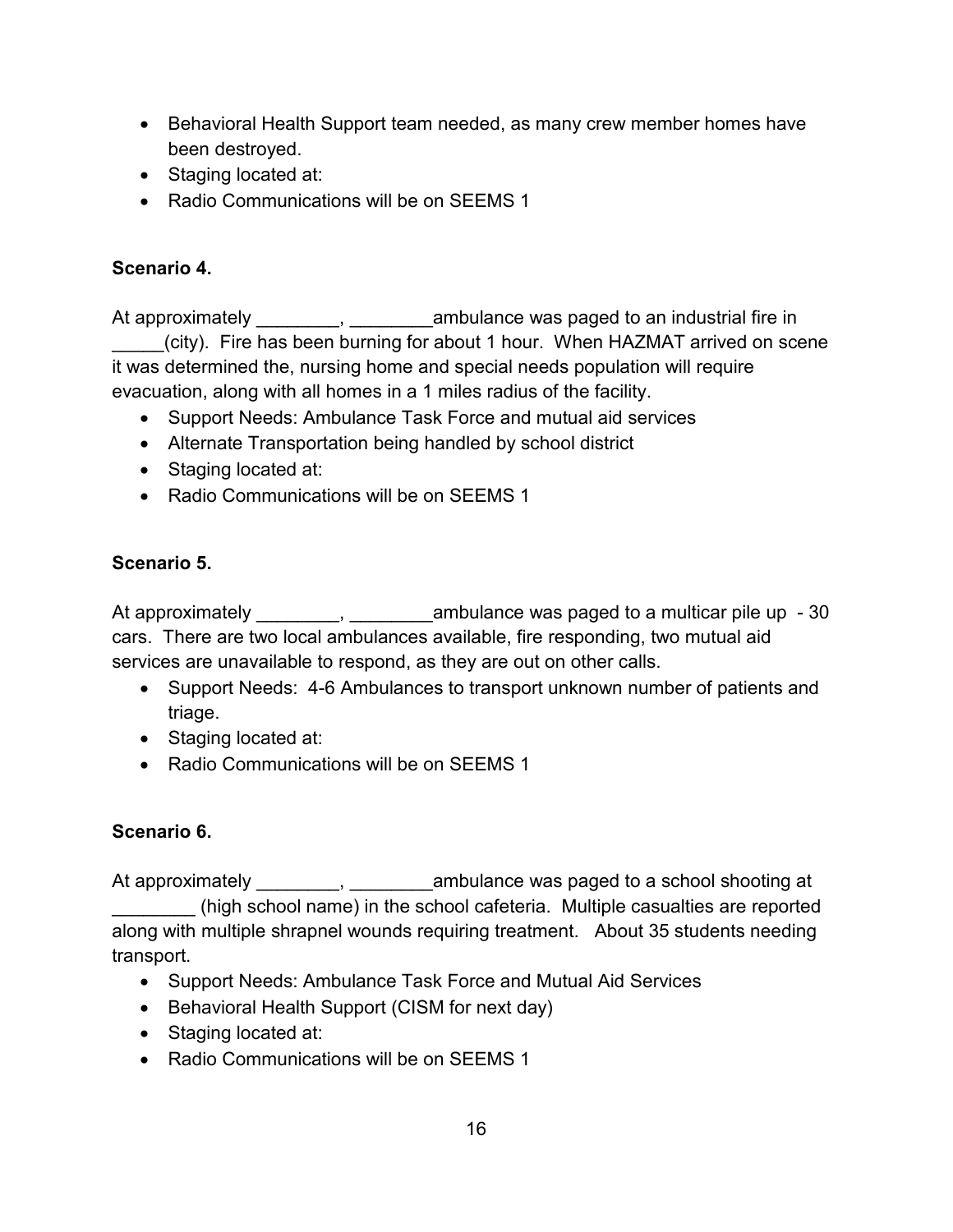# **Scenario 7.**

Radiological Incident (There will be an exercise in June and a Drill in July). This is a State driven exercise and FEMA evaluated, we will activate the H-MACC at this time. This will be Red Wing Fire/Ambulance or I activating the H-MACC. We coordinate the entire response; it typically also requires Medical Task Force activation from EC, which we will call in for as well.

- Support Needs: This will be determined at the time of the incident and additional information will be available by Red Wing Fire and EMSRB
- Staging located at:
- Radio Communications will be on SEEMS 1